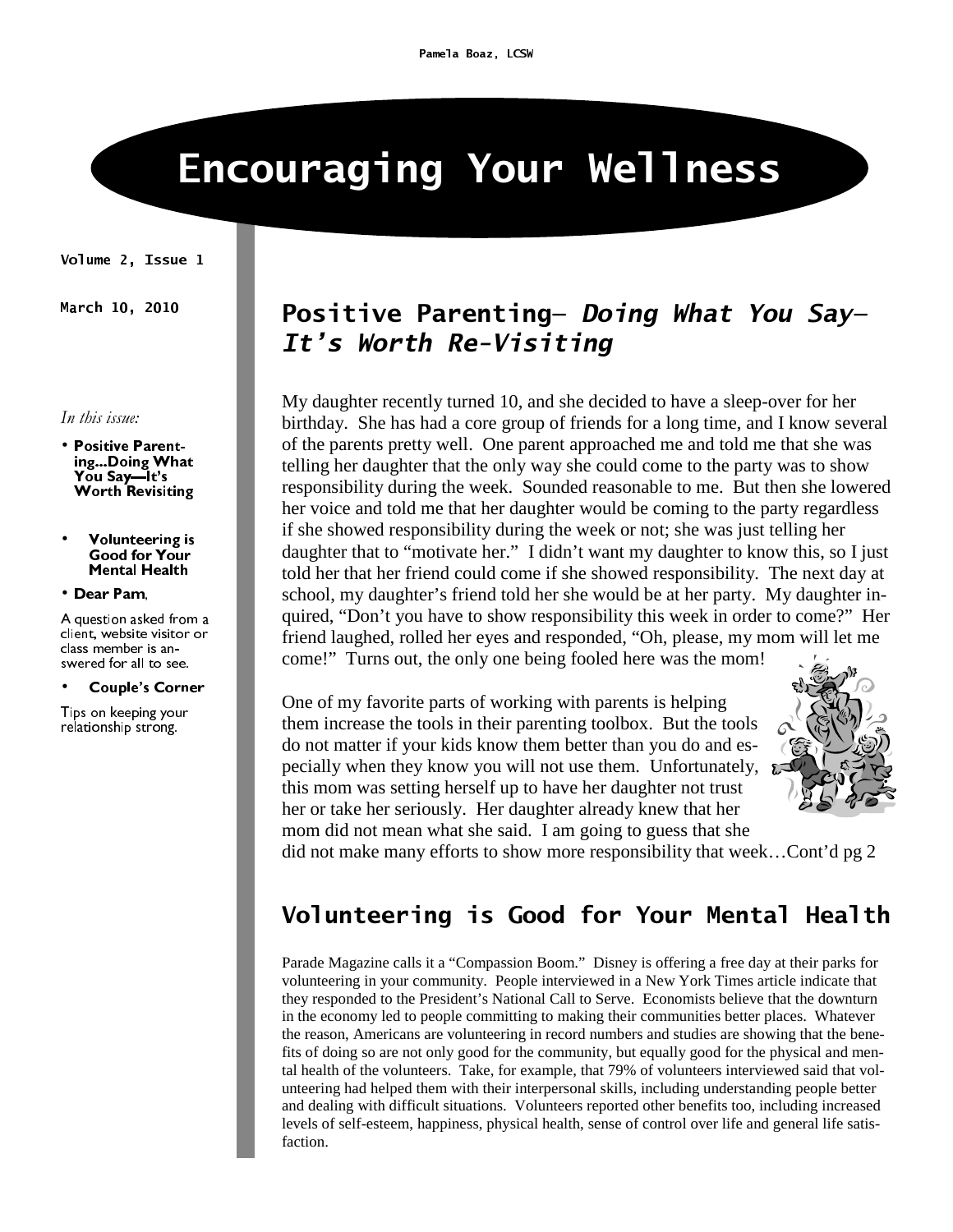# Dear Readers



I hope this issue of **Encouraging Your Wellness** finds you happy and staying healthy as well as looking forward to the newness that Spring brings. And, as always, I hope you find this newsletter informative as well as inspirational in helping you be the person, parent, and partner you want to be.

Spring is one of my favorite times of the year. I get very restless once football season has ended, and want to be able to garden and be outdoors. It is also one of my favorites because I love April Fool's Day. It brings out the kid in me! Last year, my daughters and I super-glued a quarter to the sidewalk in front of our house and sat watching how many people tried to pick it up. We laughed ourselves silly, and my kids can't wait to see what I have up my sleeve this year. Laughing and being silly with my kids keeps me young and builds memories of a lifetime. It also helps me burn off the stress of everyday life. I hope you are all finding moments to laugh, be silly, and go slow enough to enjoy those tender moments that come when you're not looking for them. Happy Spring to all of you and of course, Happy Reading!

"*All parenting toolboxes should include trust. Our kids need to trust us—they need to count on what we say. Without it, the other parenting tools in our toolbox will likely falter."* 

#### Doing What You Say—Worth Revisiting...Cont'd from page 1

I know this mom, and she loves her kids and wants what is best for them. Most likely, she is unaware that she has behaved in this way enough to have her kids not take her seriously. All parenting toolboxes should include trust. Our kids need to trust us they need to count on what we say. Without it, the other parenting tools in our toolbox will likely falter.

In my opinion, trust is established in two straightforward ways.

1) We do what we say we are going to do.

2) We speak the truth.

Even when the situation is uncomfortable or causes our children anguish, we must do what we said if we want to maintain our children's trust. (cont'd on page 3)

## Volunteering—continued from page 1

better physical health. Their beliefs that they were truly needed and valued increased their sense of pride, satisfaction and sense of accomplishment in their lives. Other benefits cited by volunteers included making new friends and being less isolated (being isolated is a risk factor for depression) as well as advancing their careers and feelings of fulfillment. One particular study found that volunteers had lower mortality rates as they were much less likely to suffer heart disease or depression. Several additional studies have pointed to the direct link between volunteering and a reduction in feelings of depression.

These benefits are hard to argue with. Depression is the most common mental health concern today. In my practice, I am increasingly talking with clients about the benefits of volunteering on their emotional well being. I encourage parents of teens to help their teen find volunteer opportunities as a way of feeling a sense of purpose and contribution as well as a way to decrease isolation.

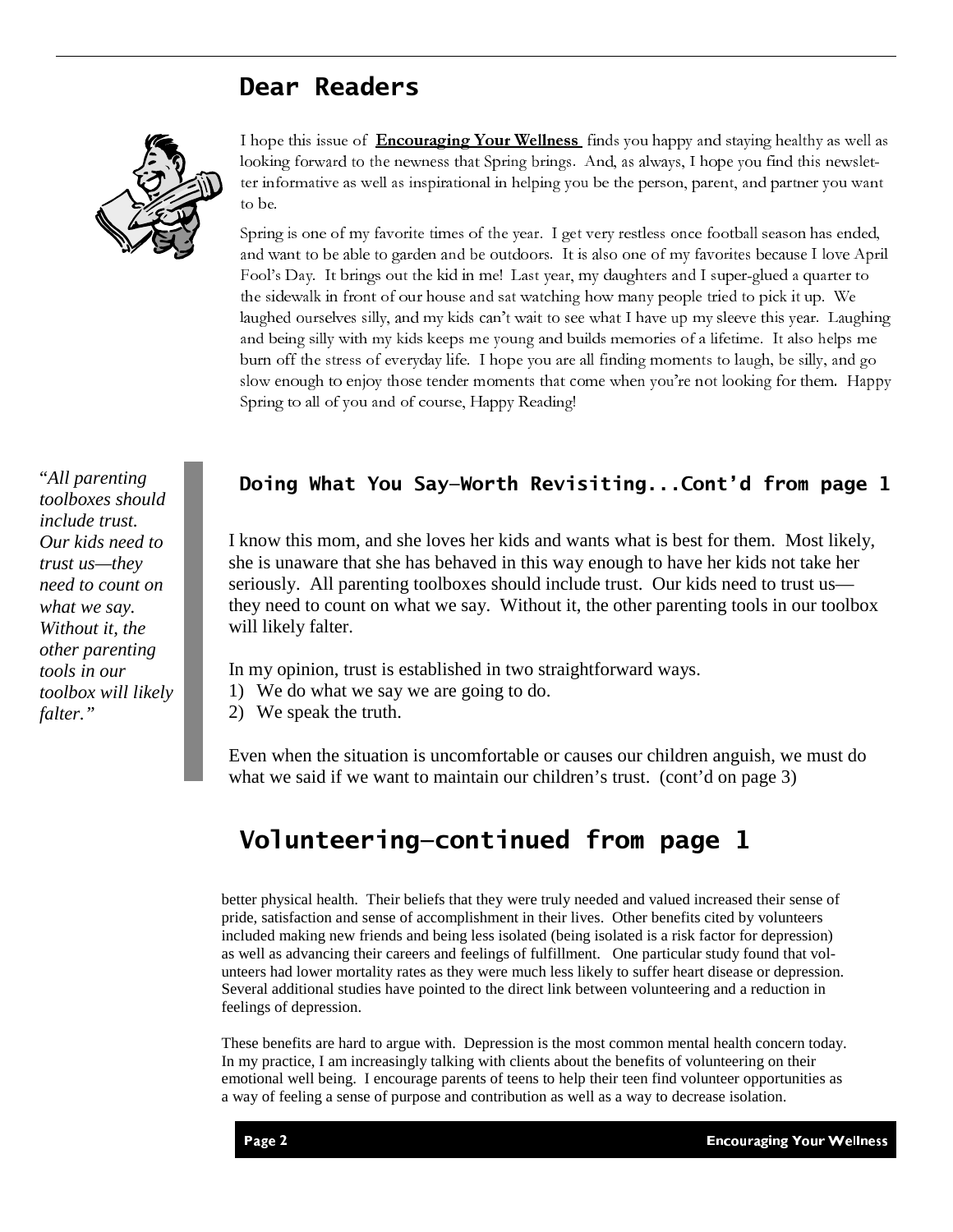### Couple's Corner— Gifts in Long Standing Relationships

I was fortunate to have grandparents who were married for over 65 years by the time my grandmother passed away. When I was about to get married fifteen plus years ago, I was wise enough to ask them for some of their secrets. It didn't seem like rocket science at the time—things like; "seeing the best in each other" and "appreciating that the other person is doing the best they can," weren't necessarily the exact formula I was after. But, over the years, these secrets have really grown on me. Here are some secrets of other long-married couples that were recently published in *RealSimple* magazine. "We don't read newspapers at breakfast; we talk to each other." "We tolerate and accept every part of each other's personalities." "We don't get angry over more than one thing at a time. People jump around from one issue to another," and finally, "Never stop courting. We always try to see each other the way we did in our early days, even though I sure look different from that girl he married!"

Thanks to these couples for their wonderful words of wisdom. Here are some other gifts to remember. Companionship: Yes, we may have some different interests, but we have a companion to wait in line with us and enter parties with us. Your different interests allow you to be exposed to things you would have missed on your own. Loyalty. Having a life partner means having someone in your corner when it seems no one else is. It is also what helps us see past each other's faults. Authenticity. In marriage, you can't look perfect—you're forced to unveil your most true self. And who is right beside you—your partner in their most true form. Relish in unmasking before an accepting audience. These are gifts that come to relationships over time. When we focus on, and truly appreciate the gifts in our relationships, **we** may be the next to pass on our words of marriage wisdom.

#### Doing What You Sav-It's Worth Revisiting -continued from page 2

Many parents share with me that they don't know what consequences to use—that nothing seems to motivate their children to make better choices. I have met a few kids over the years that were simply indifferent to any kind of consequence, but most often, we just haven't found it or stuck to it long enough to see positive results. Kids don't want parents to know that the consequence is working, so they pretend not to care. Love and Logic parenting teaches the 3 R's of consequences. Choose a consequence that is Related to the offense. For example, "If you're not responsible enough to do your homework, it tells me you're not responsible enough to go to the sleepover." Choose a consequence that is Reasonable. Try not to use a major consequence for a minor infraction—kids will know you're just about out of ideas. Finally, deliver the consequence in a Respectful way. This will enable your child to be upset with themselves or their choice versus being angry at how you treated them. Most importantly, let **your** kids be the lucky ones who trust their parents and believe what they say!

#### Volunteering—Cont'd from page 2

Several of my clients have taken these recommendations and have already started to see the rewards, both with themselves and with their children. If you have a story of how volunteering has helped you, I would love to hear it! So, if you are ready to see how volunteering can improve your emotional well being, here are some questions for you to ask yourself. Do I want to volunteer in my community, or on a larger scale? Do I want to meet people with similar interests or who are very different from me? Do I want to use my talents and interests, or try something completely new? What causes do I feel passionate about? Does my personal story have something to offer someone else who is struggling? Can I get my family involved? The risks of volunteering are minimal, and the benefits have been outlined clearly. The last question to ask yourself is Why Not?



"*Most importantly, let your kids be the lucky ones who trust their parents and believe what they say!"*